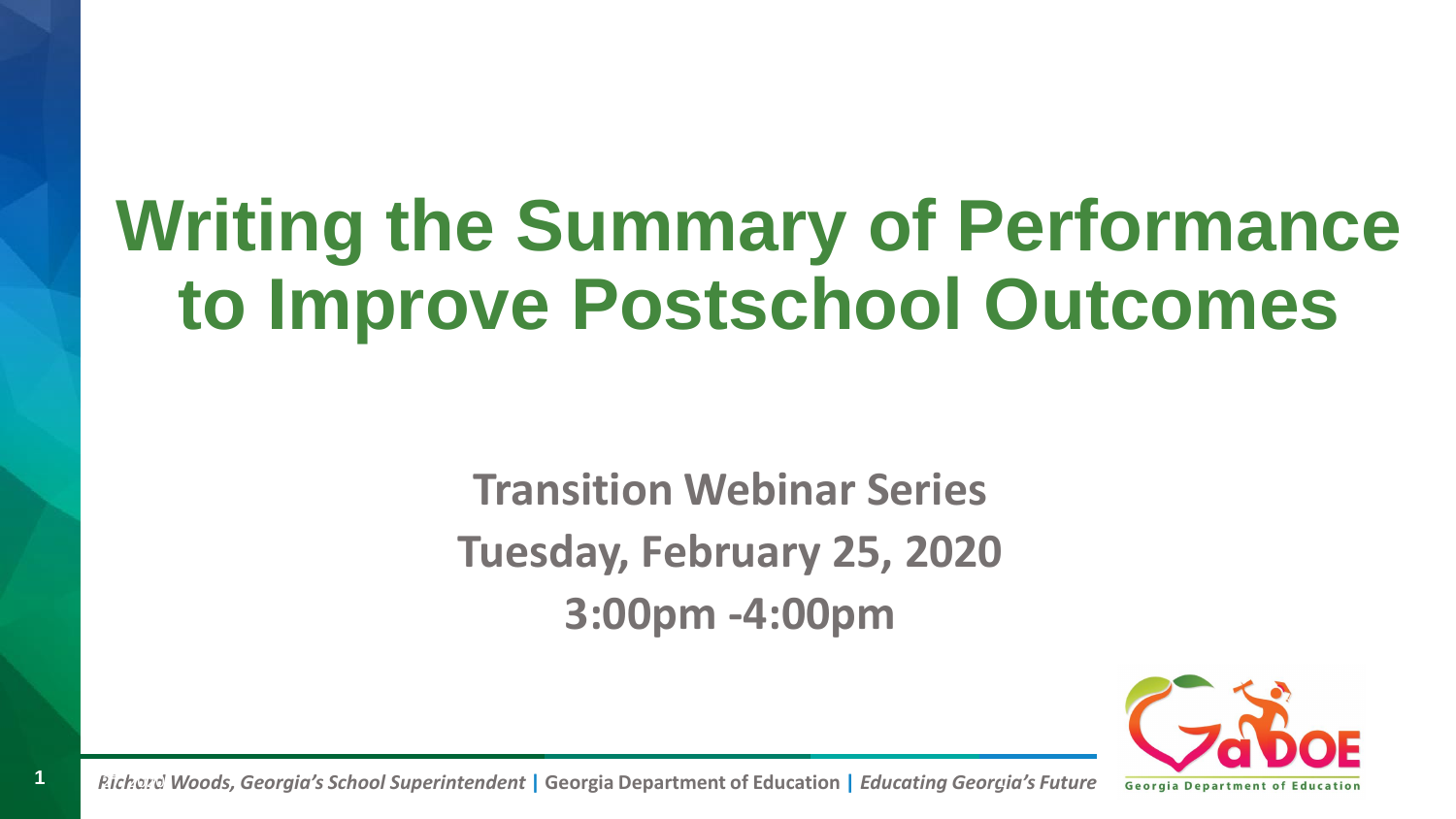



teachers, and families to meet the whole child needs of each student and improve student outcomes and school climate resulting in increased quality of life and a workforce ready future

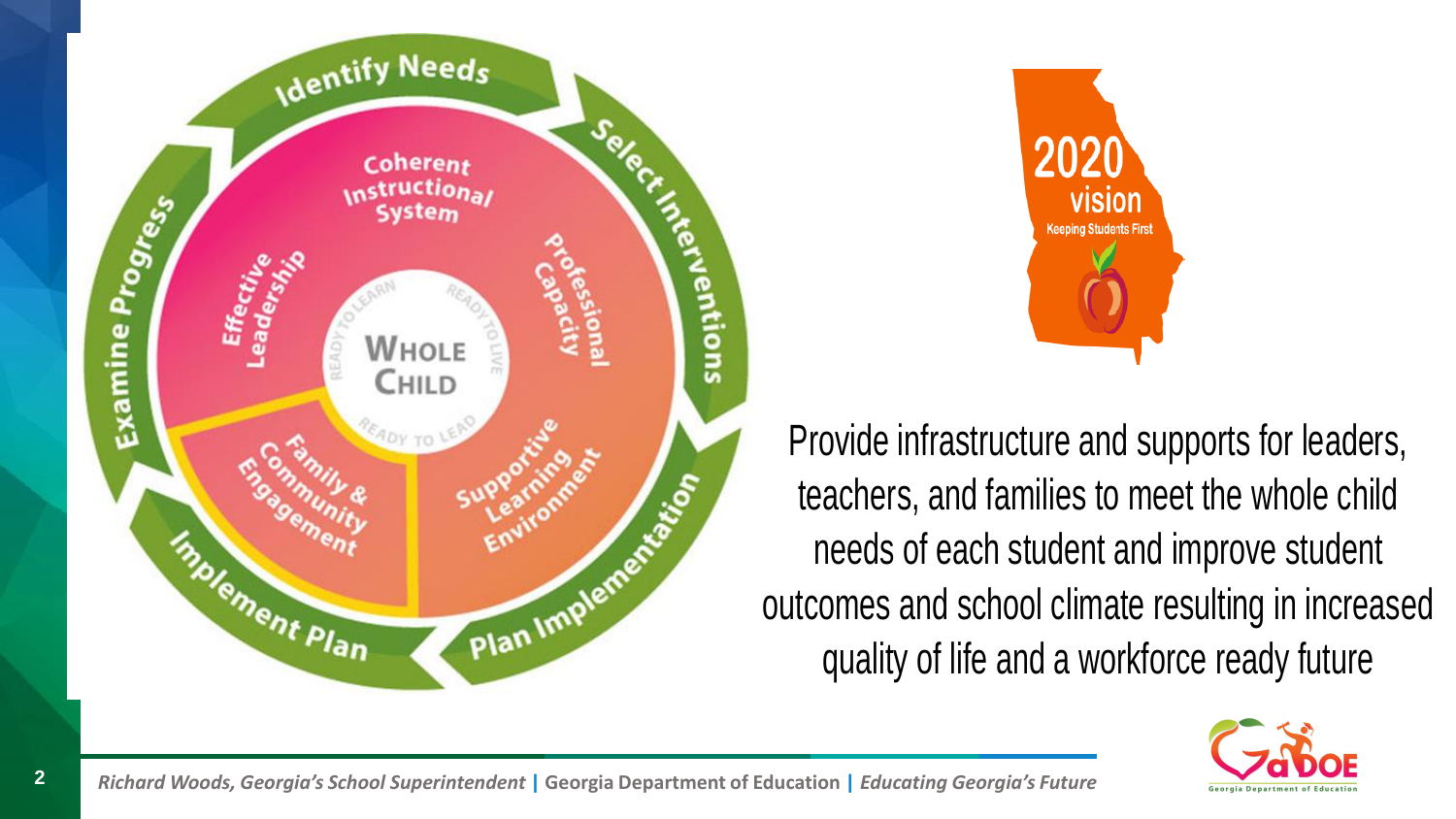### **Indicator 14: Postschool Outcomes**

Percent of youth who are no longer in secondary school, had IEPs in effect at the time they left school, and were:

- A. Enrolled in higher education within one year of leaving high school
- B. Enrolled in higher education or competitively employed within one year of leaving high school
- C. Enrolled in higher education or in some other postsecondary education or training program; or competitively employed or in some other employment within one year of leaving high school. (20 U.S.C. 1416(a)(3)(B))

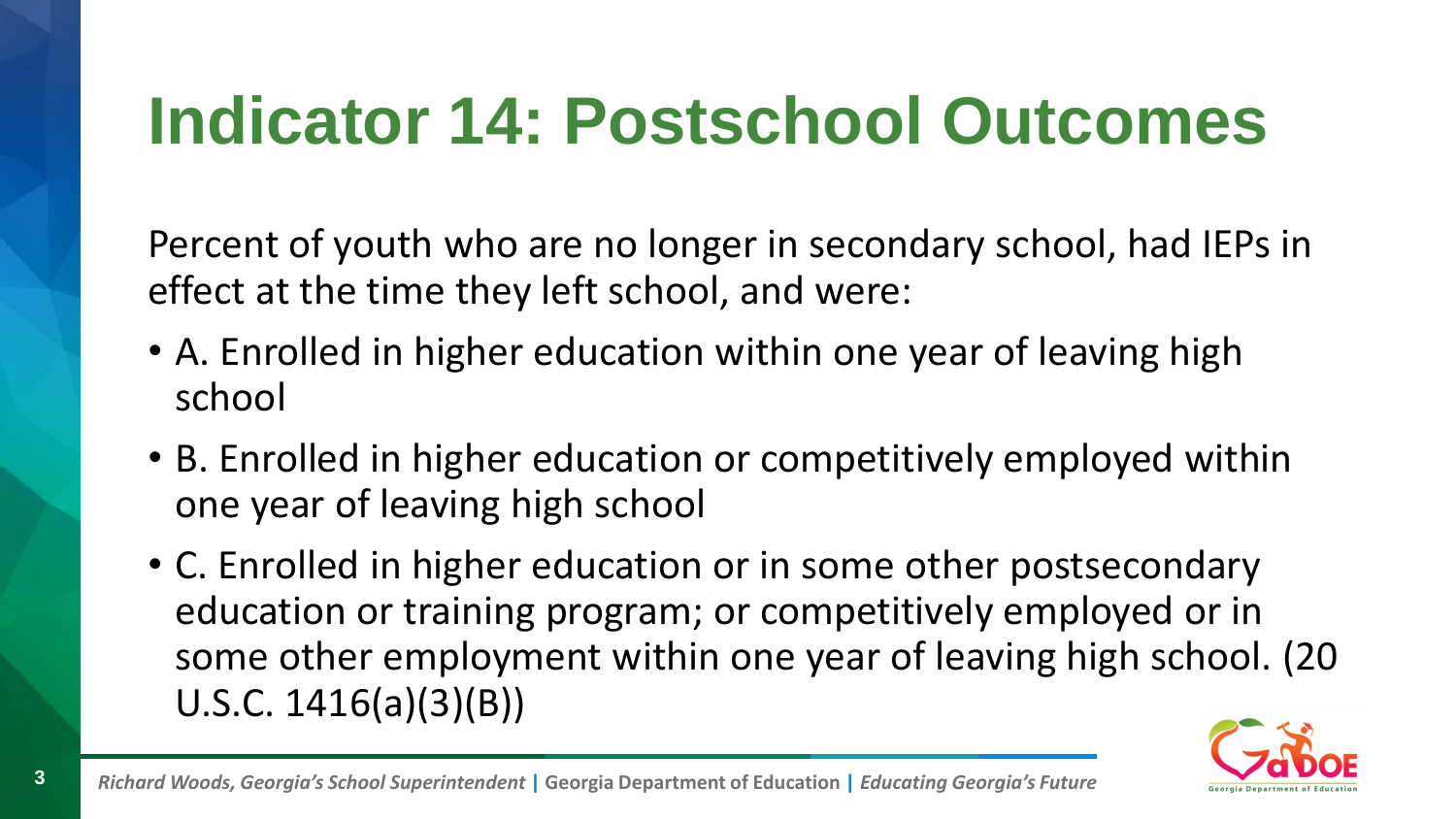## **IDEA Requirement: [Section 614(c)(5)(B)(ii)]**

- Who:
	- Students eligible under IDEA for special education
	- Special education services terminating due to graduation
	- Special education services terminating due to aging out
- LEA responsibility:
	- Provide a summary of the student's academic achievement
	- Provide a summary of the student's functional performance
	- Include recommendations on further support needed in meeting the child's postsecondary goals
		- Postsecondary goals include education, employment, independent living and community access

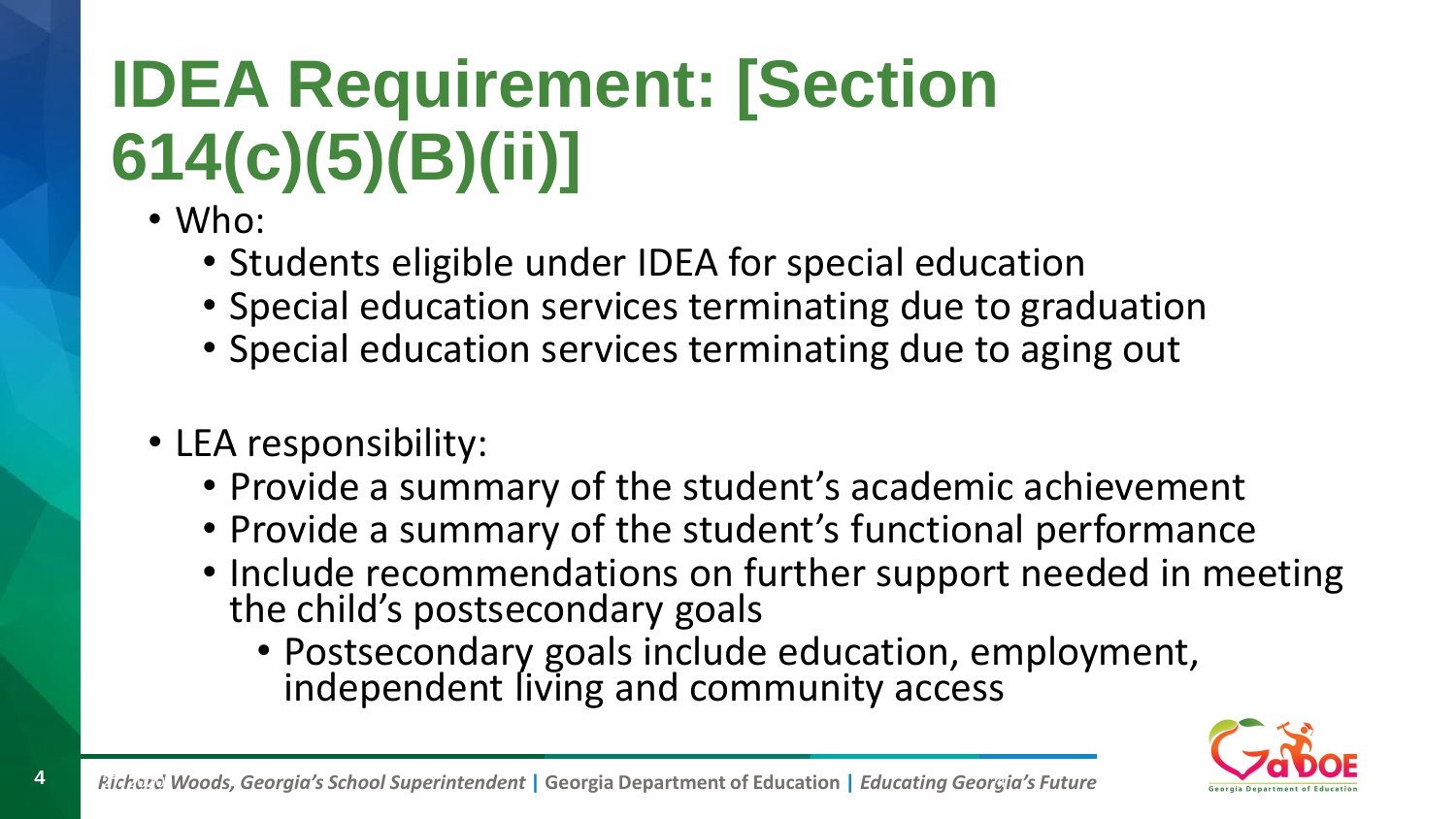## **Summary of Performance**

- Why:
	- Critical as a student transitions for establishing eligibility for accommodations and supports in *postsecondary* **settings** under Section 504 of the Rehabilitation Act and the Americans with Disabilities Act
	- If transitioning to higher education, it may be needed as the student applies to a college or university
	- May be needed prior to graduation as a student applies for services from agencies identified in the transition plan

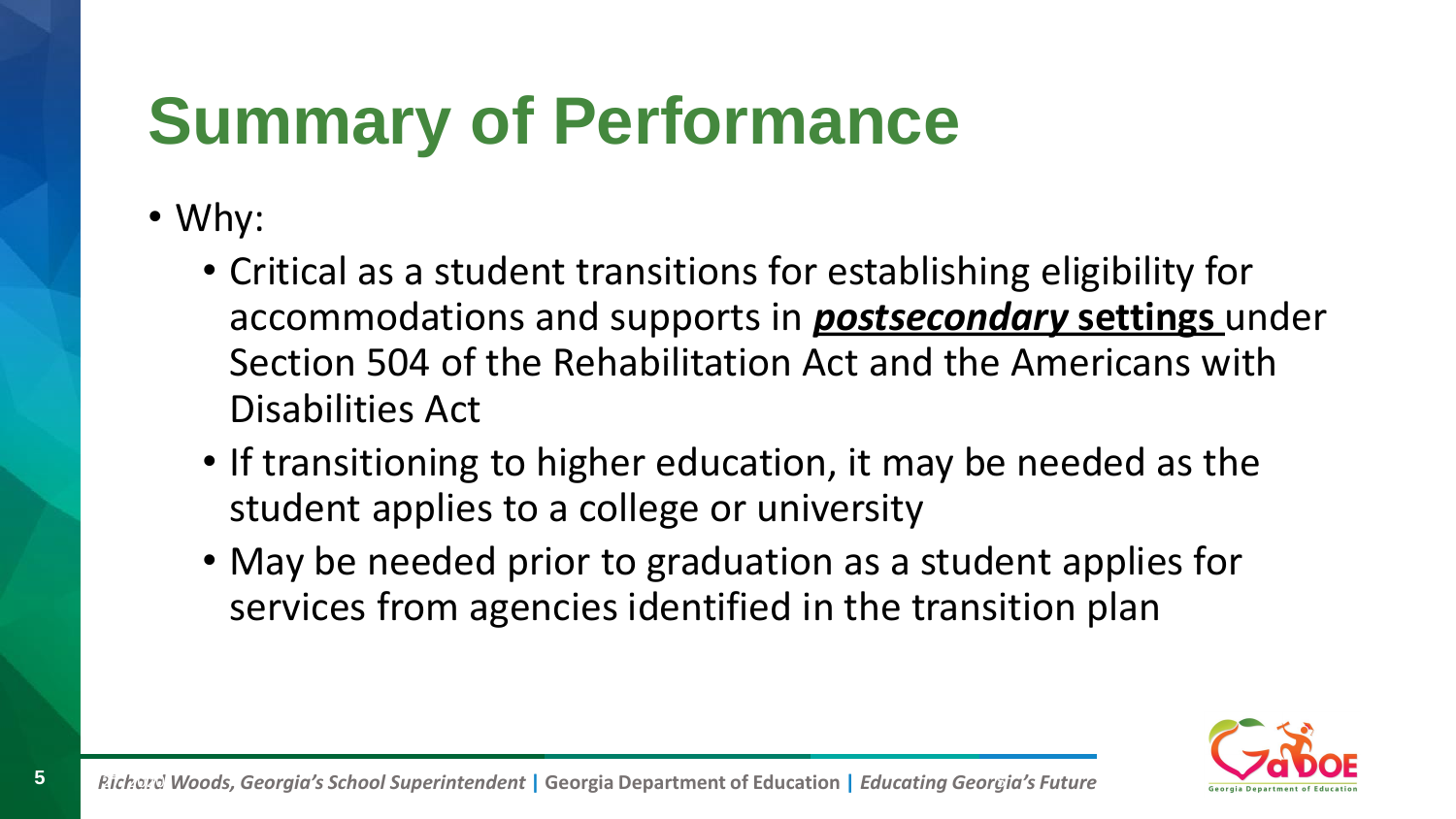## **Summary of Performance**

- When:
	- Final year of high school
	- Timely for the student's exit to the postsecondary setting based on the postsecondary goals
- Participants:
	- Student, as an active participant
	- IEP team members
	- Family members
	- Community agencies and service providers

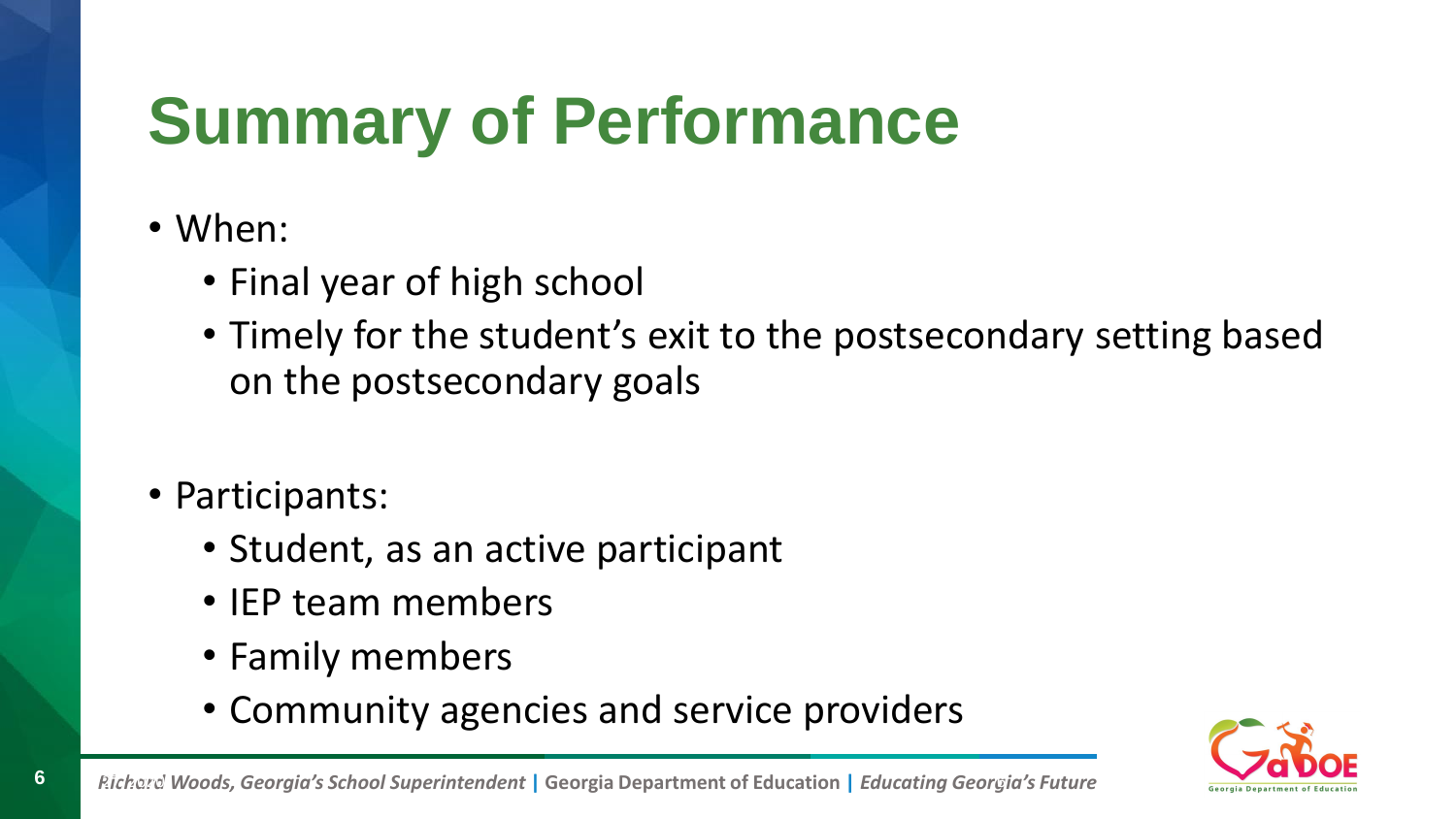## **Summary of Performance and Self-Determination**

- The SOP becomes the student's resume as he or she transitions to postsecondary settings
- Should help the student obtain an understanding of current strengths, skills, and need for accommodations and supports • a review and summary of both formal and informal
- The guiding philosophy of the template is that the SOP is an opportunity to condense an array of information into a clear, understandable, and usable document that facilitates student selfdetermination in adult life. (Dukes & Shaw, 2007)

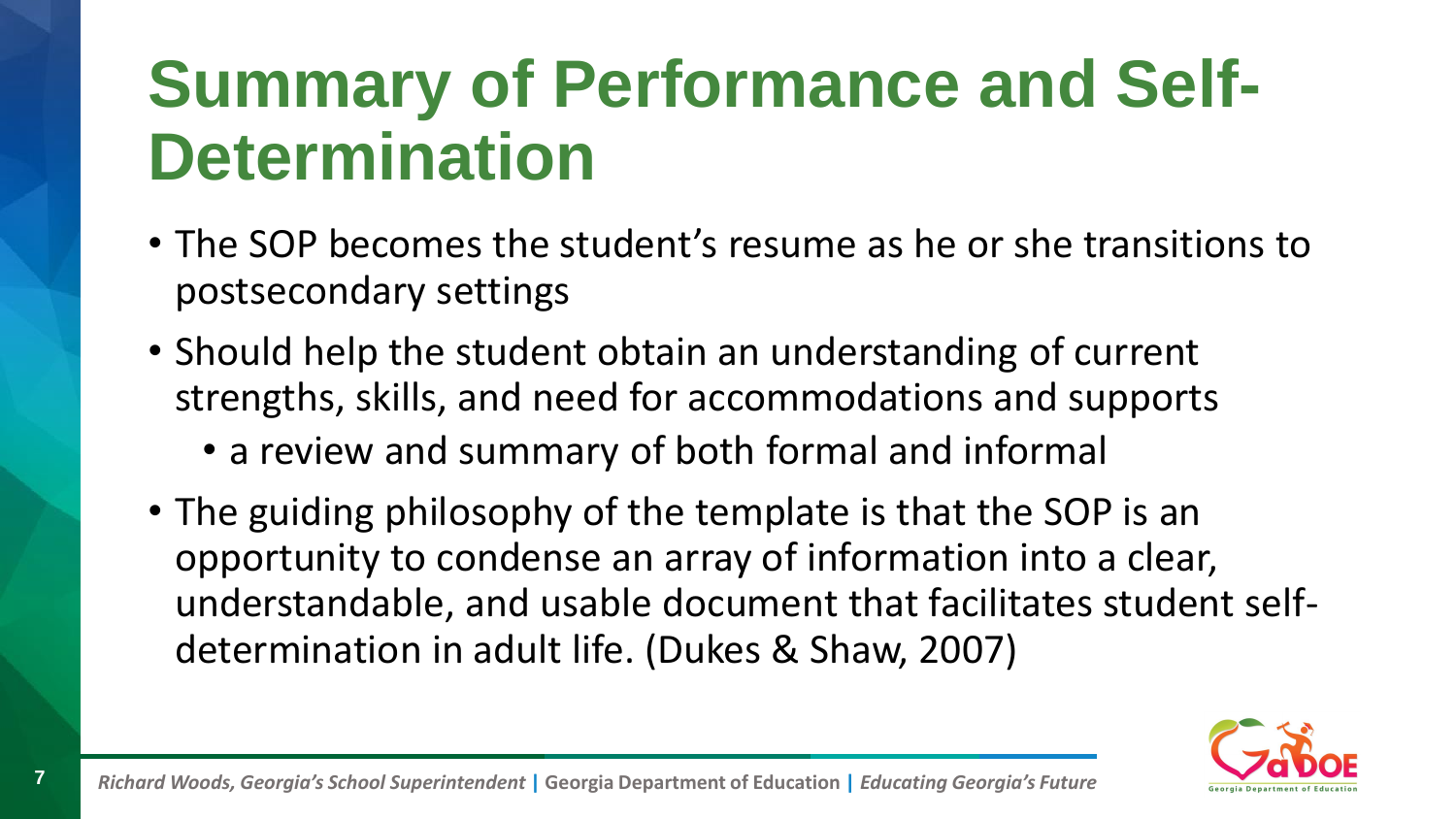### **Summary of Performance Documentation**

**http://archives.gadoe.org/DMGetDocument.aspx/Summary\_of\_Performanc e\_7- [07.pdf?p=6CC6799F8C1371F6B8052F47AD9C5BF4A200C63A9A85A4676E](http://archives.gadoe.org/DMGetDocument.aspx/Summary_of_Performance_7-07.pdf?p=6CC6799F8C1371F6B8052F47AD9C5BF4A200C63A9A85A4676E68AC33879C04F3&Type=D) 68AC33879C04F3&Type=D**



**8** *Richard Woods, Georgia's School Superintendent* **| Georgia Department of Education |** *Educating Georgia's Future*  3/27/2020 8

**Georgia Department of Ed**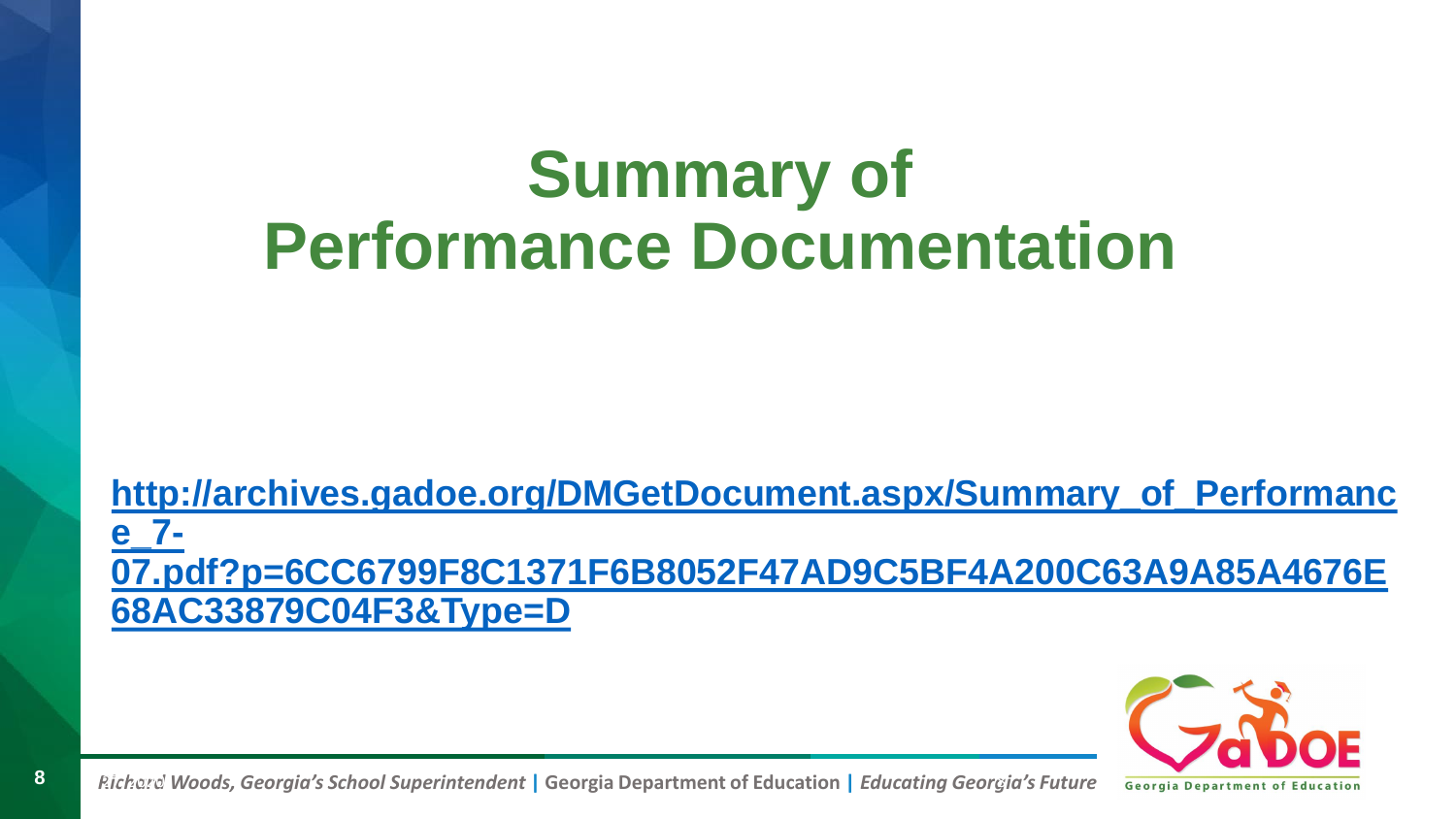## **Background Information**

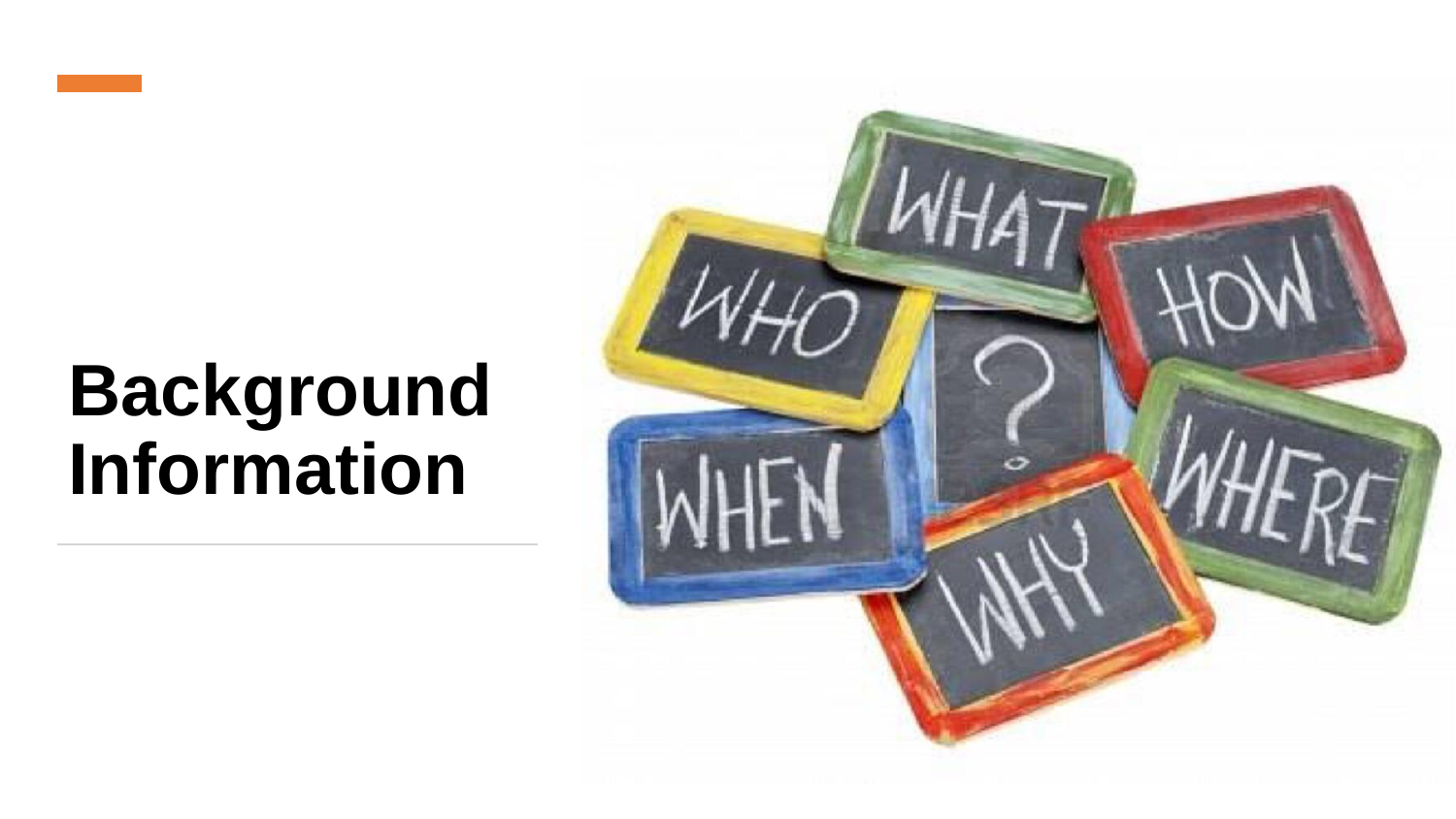

Educating Georgia's Future *by graduating students who are ready to learn, ready to live, and ready to lead.* **10**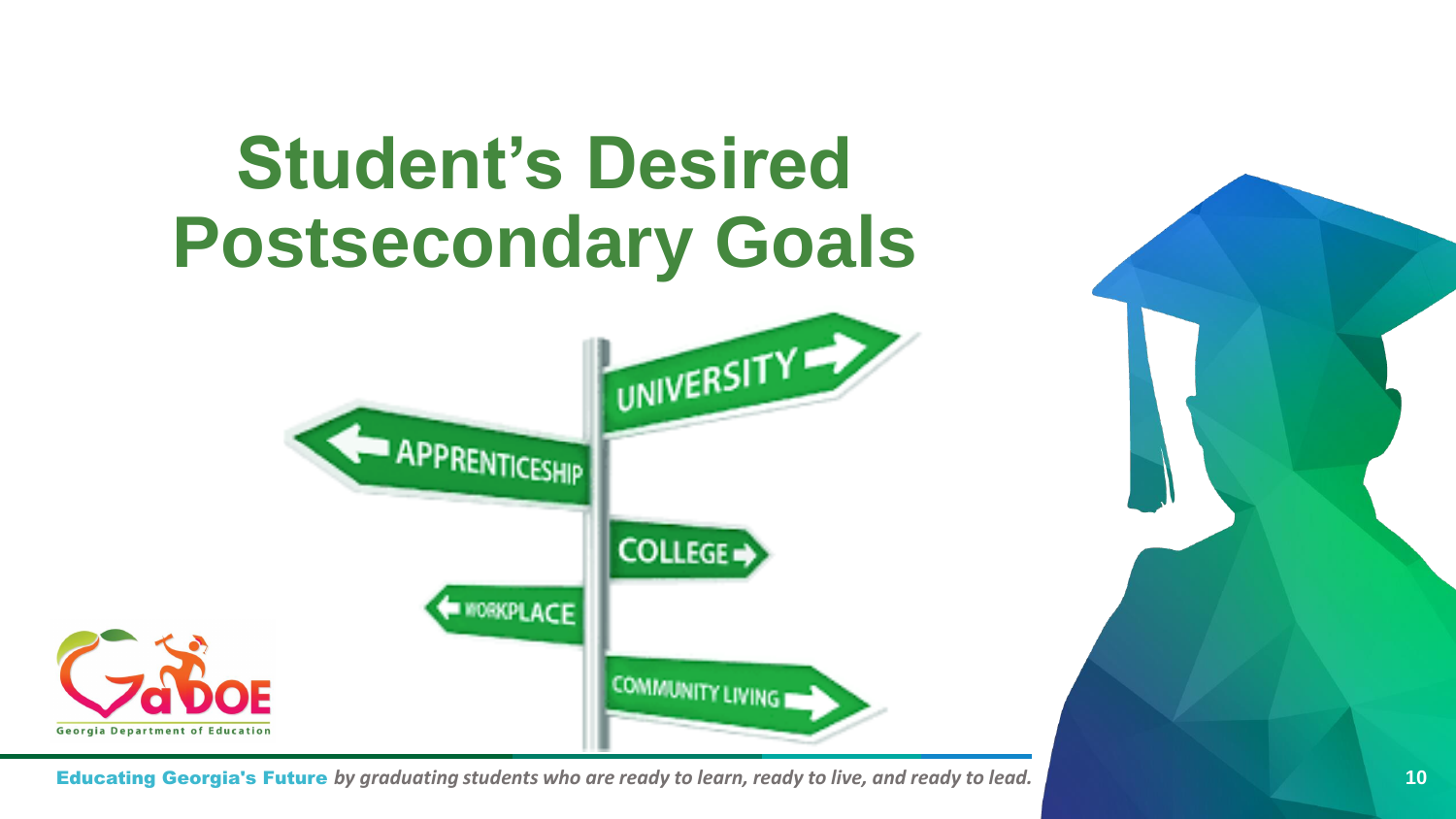#### **Present Levels of Performance Summary**



Academic and Functional Skills Area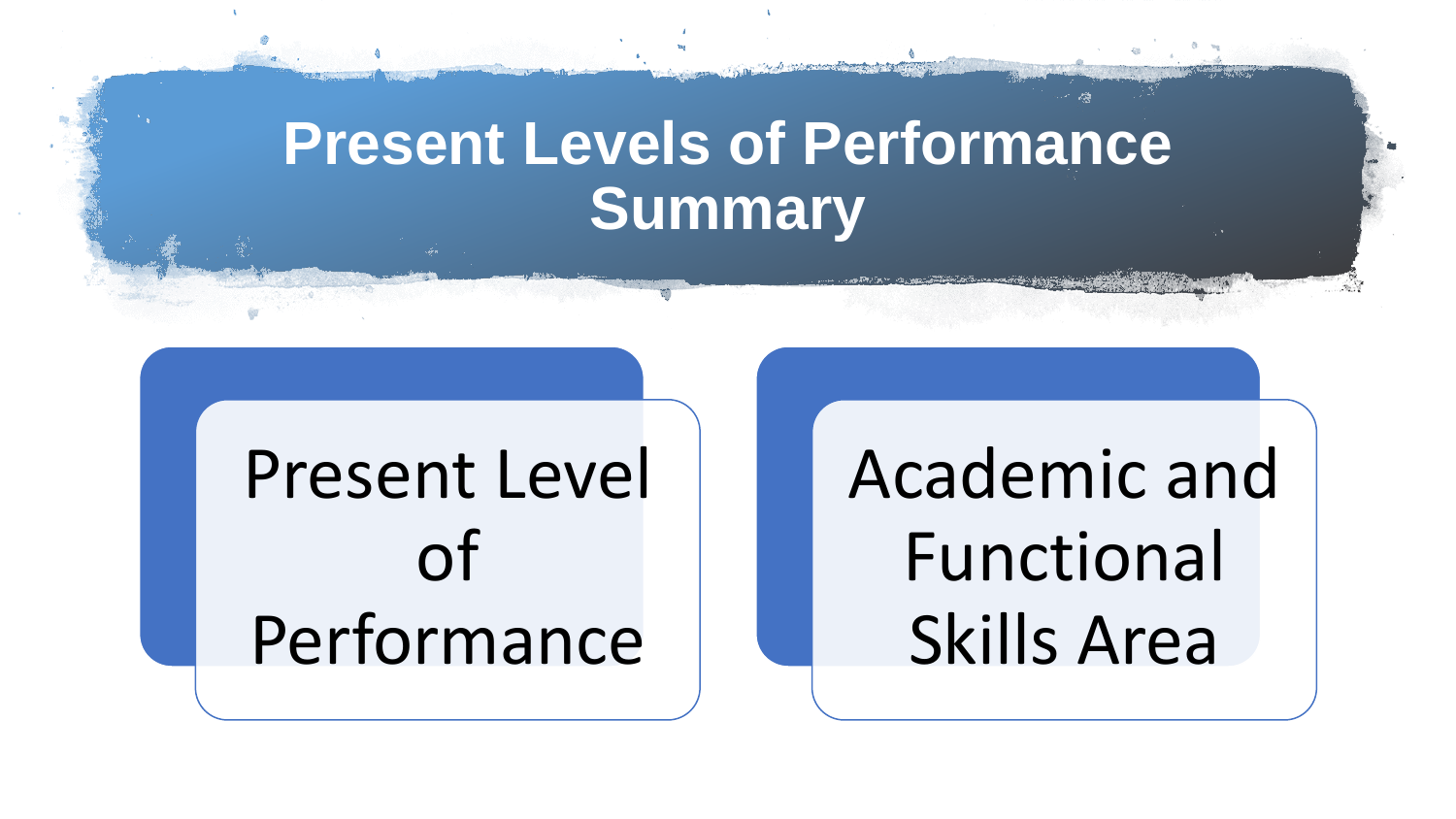#### Present Levels of Performance **Summary**



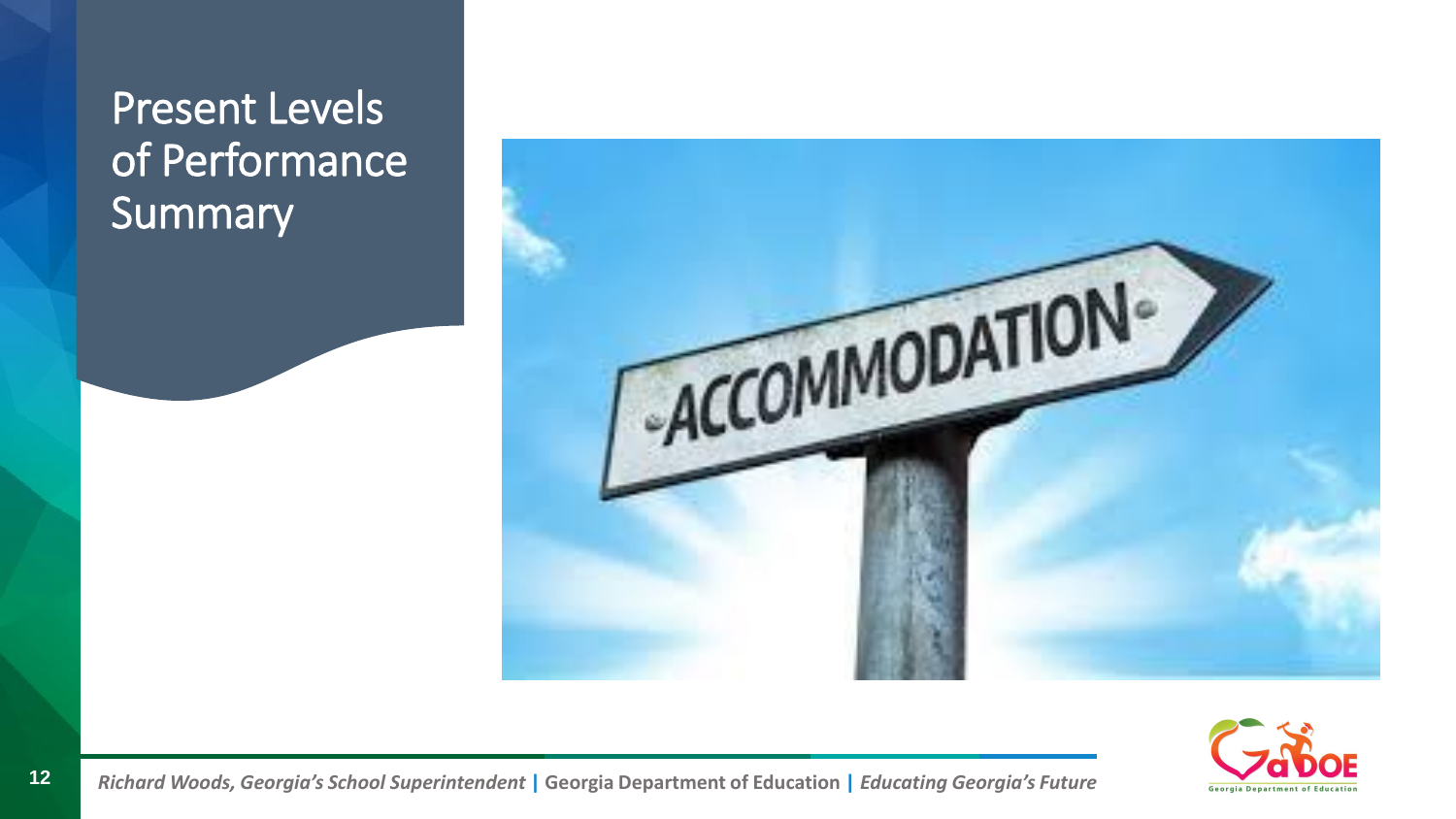### **Present Levels of Performance Summary**



### **Accommodations Rationale**



**13** *Richard Woods, Georgia's School Superintendent* **| Georgia Department of Education |** *Educating Georgia's Future*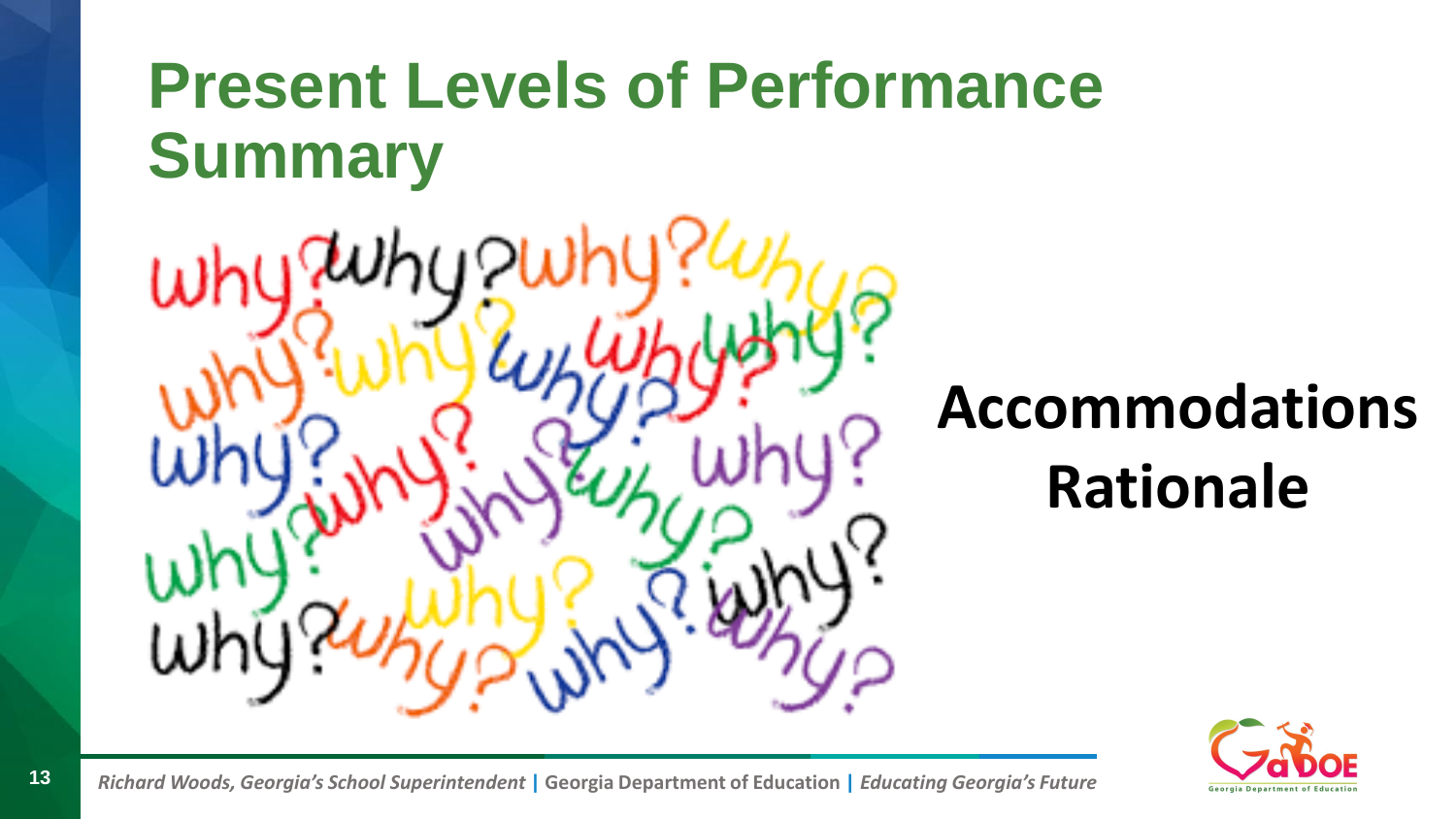

# I recommend!

**Recommendations to Assist Students in Meeting Postsecondary Outcomes**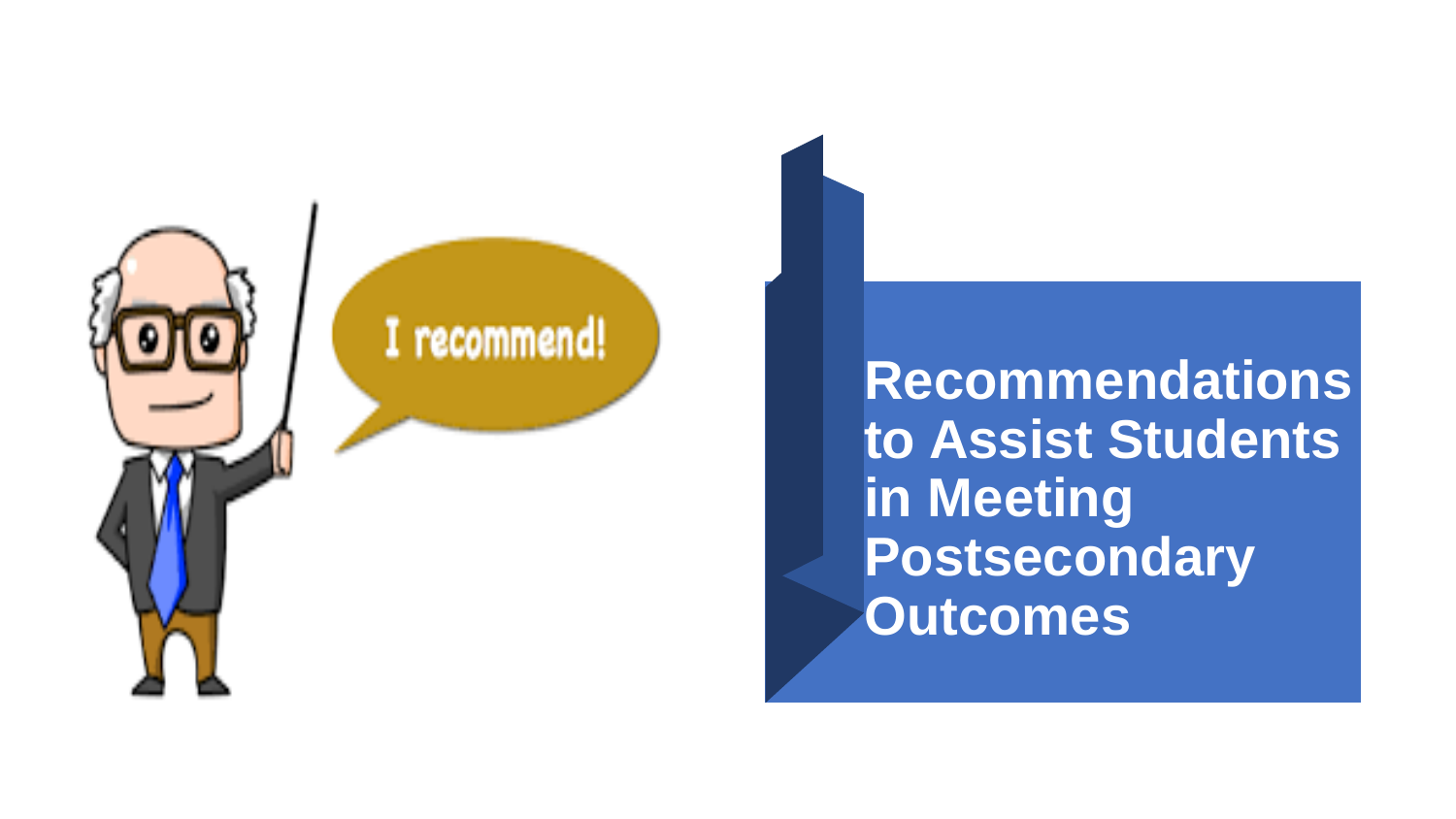

#### **Student Perspective**

**15** *Richard Woods, Georgia's School Superintendent* **| Georgia Department of Education |** *Educating Georgia's Future*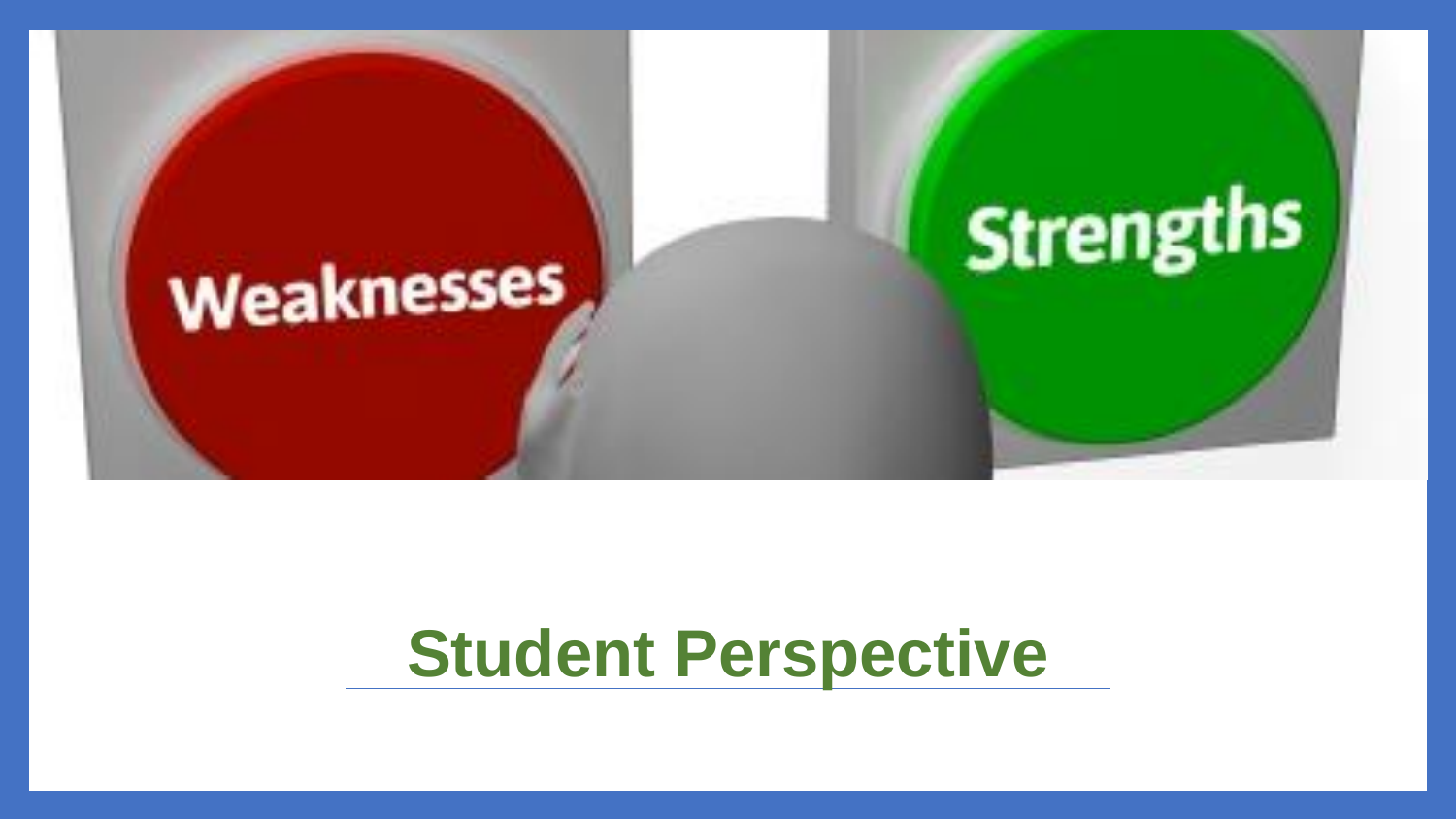#### **Postsecondary Community Agency Contacts, Team Members and Supports**

• IDEA indicates that …"to the extent appropriate, with the consent of the parents or the adult student who has reached the age of 18, in implementing the transition requirements, the LEA must invite a representative of any participating agency that is likely to be responsible for providing or paying for transition services. [34 C.F.R. § 300.321(b)(3)]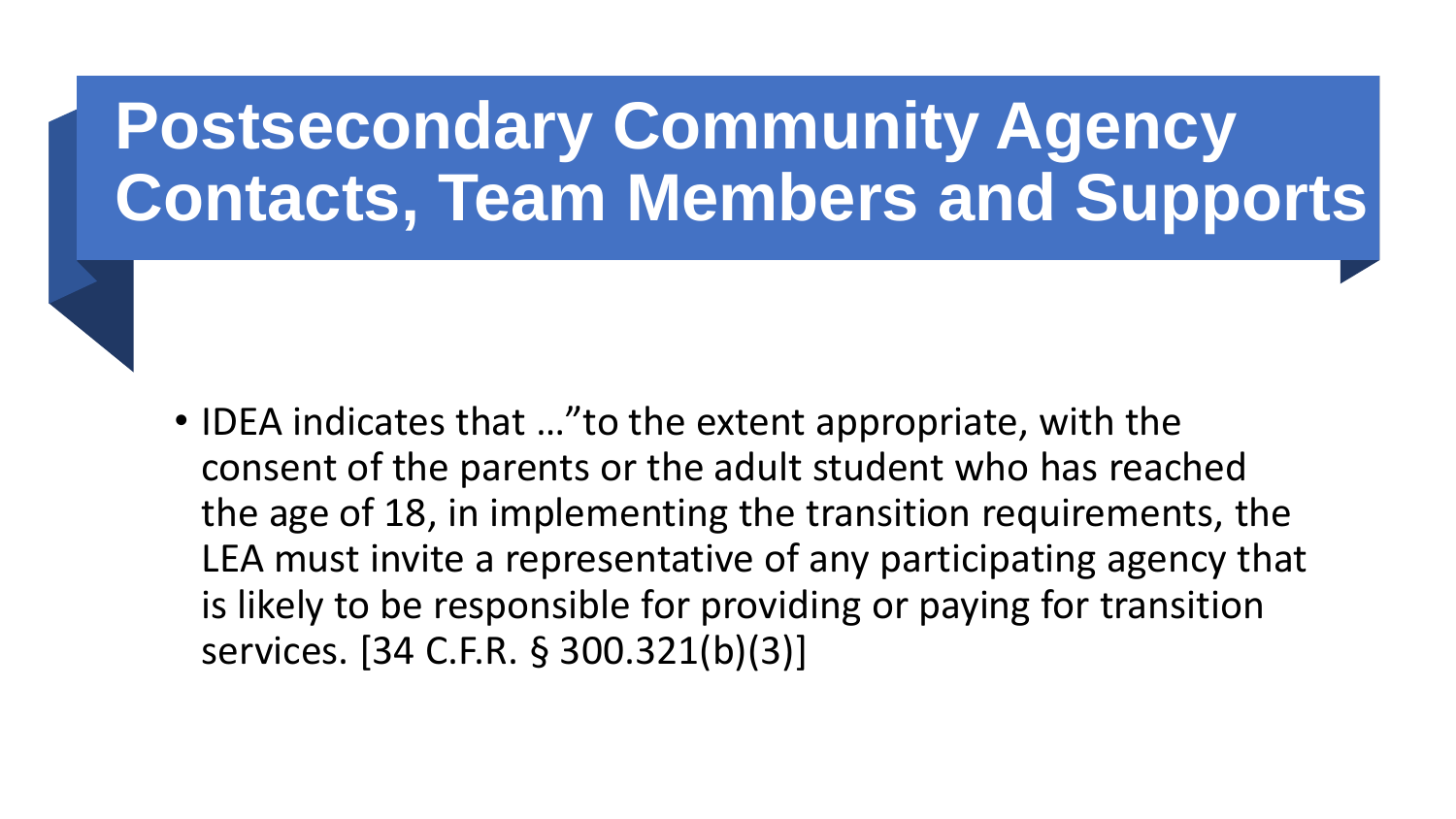#### **Contact**

**K. Elise James Program Specialist, Transition Postschool Outcome**

#### **[ejames@doe.k12.ga.us](mailto:ejames@doe.k12.ga.us)**

**404-657-0309 (office) 404-326-0421 (cell)**

#### **Transition Webpage**

http://www.gadoe.org/Curriculum-Instruction-and-Assessment/Special-[Education-Services/Pages/Transition-.aspx](http://www.gadoe.org/Curriculum-Instruction-and-Assessment/Special-Education-Services/Pages/Transition-.aspx)



*Offering a holistic education to* each and every child *in our state.*